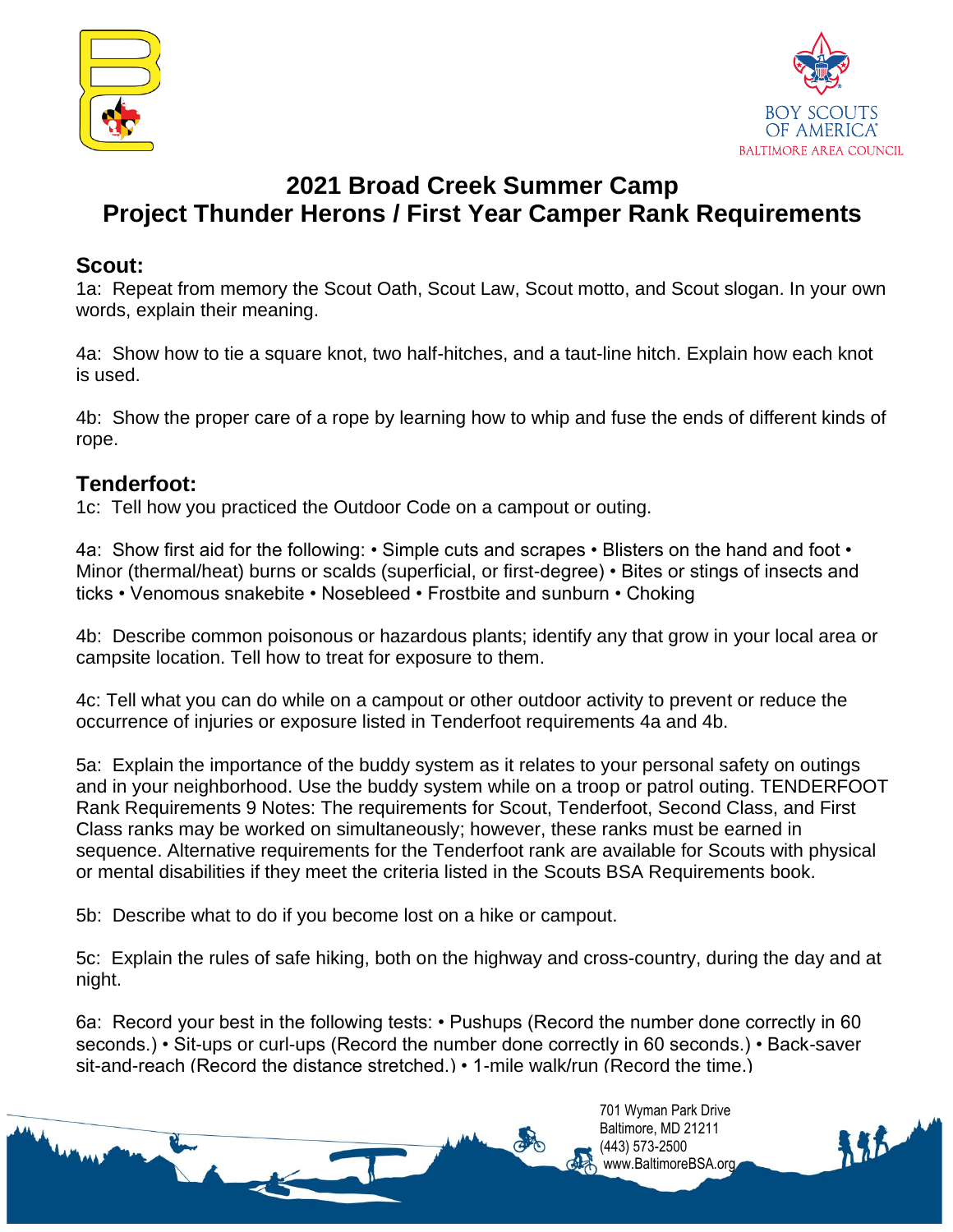



6b: Develop and describe a plan for improvement in each of the activities listed in Tenderfoot requirement 6a. Keep track of your activity for at least 30 days.

#### **Second Class:**

\_\_\_\_\_\_\_\_\_\_\_\_\_\_\_\_\_\_\_\_

1b: Explain the principles of Leave No Trace and tell how you practiced them on a campout or outing. This outing must be different from the one used for Tenderfoot requirement 1c.

2a: Explain when it is appropriate to use a fire for cooking or other purposes and when it would not be appropriate to do so.

2b: Use the tools listed in Tenderfoot requirement 3d to prepare tinder, kindling, and fuel wood for a cooking fire.

2c: At an approved outdoor location and time, use the tinder, kindling, and fuel wood from Second Class requirement 2b to demonstrate how to build a fire. Unless prohibited by local fire restrictions, light the fire. After allowing the flames to burn safely for at least two minutes, safely extinguish the flames with minimal impact to the fire site.

2d: Explain when it is appropriate to use a lightweight stove and when it is appropriate to use a propane stove. Set up a lightweight stove or propane stove. Light the stove, unless prohibited by local fire restrictions. Describe the safety procedures for using these types of stoves.

2f: Demonstrate tying the sheet bend knot. Describe a situation in which you would use this knot.

2g: Demonstrate tying the bowline knot. Describe a situation in which you would use this knot.

3a: Demonstrate how a compass works and how to orient a map. Use a map to point out and tell the meaning of five map symbols.

3c: Describe some hazards or injuries that you might encounter on your hike and what you can do to help prevent them.<sup>2</sup>

3d: Demonstrate how to find directions during the day and at night without using a compass or an electronic device.

<sup>2</sup>If you use a wheelchair or crutches, or if it is difficult for you to get around, you may substitute "trip" for "hike" in requirement 3b and 3c.



(443) 573-2500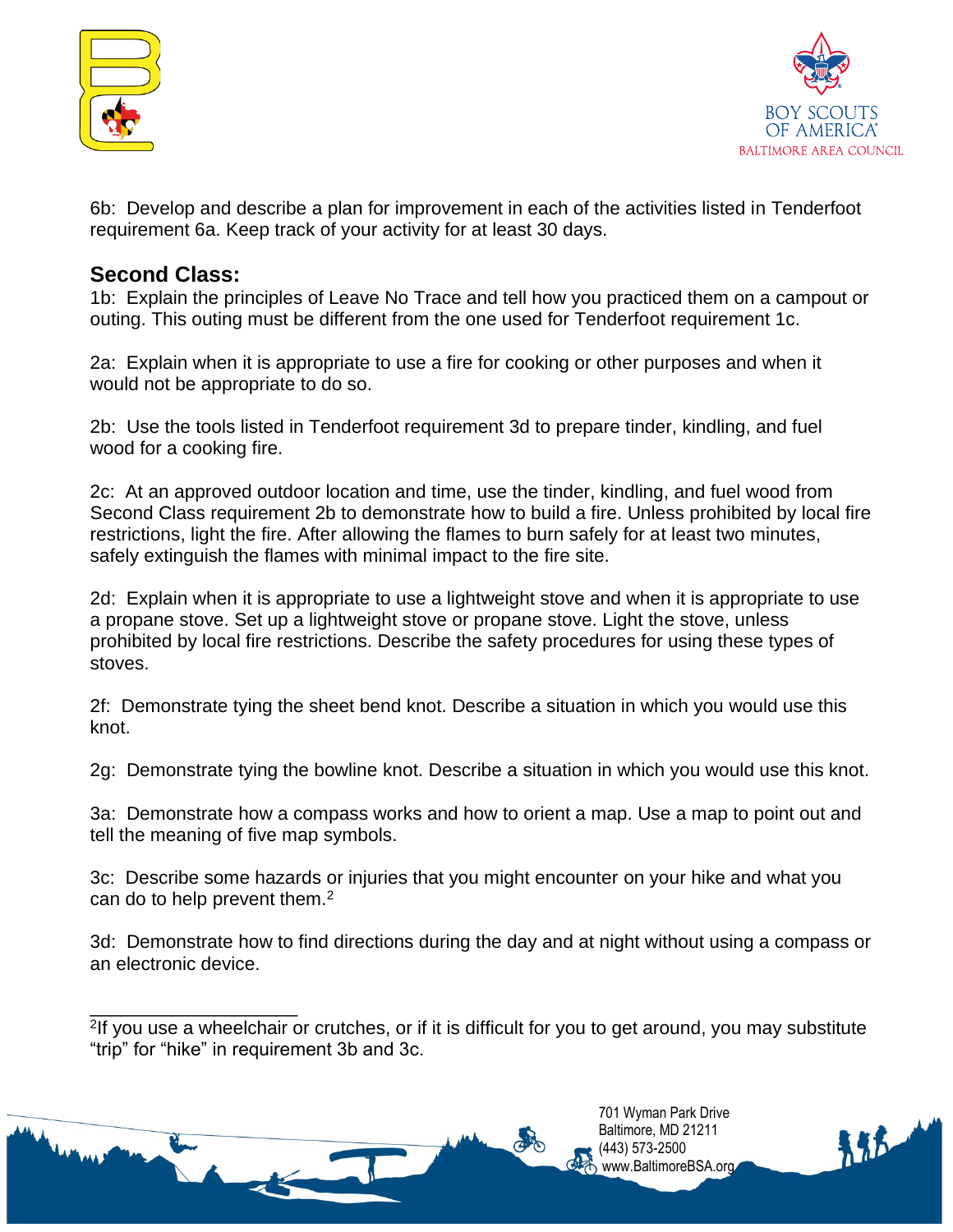

\_\_\_\_\_\_\_\_\_\_\_\_\_\_\_\_\_\_\_\_



4: Identify or show evidence of at least 10 kinds of wild animals (such as birds, mammals, reptiles, fish, or mollusks) found in your local area or camping location. You may show evidence by tracks, signs, or photographs you have taken.

5b: Demonstrate your ability to pass the BSA beginner test: Jump feet first into water over your head in depth, level off and swim 25 feet on the surface, stop, turn sharply, resume swimming, then return to your starting place. $3$ 

8a: Participate in a flag ceremony for your school, religious institution, chartered organization, community, or Scouting activity.

8b: Explain what respect is due the flag of the United States.

<sup>3</sup>Under certain exceptional conditions, where the climate keeps the outdoor water temperature below safe levels year-round, or where there are no suitably safe and accessible places (outdoors or indoors) within a reasonable traveling distance to swim at any time during the year, the council Scout executive and advancement committee may, on an individual Scout basis, authorize an alternative for requirements 5b and 5c. The local council may establish appropriate procedures for submitting and processing these types of requests. All the other requirements, none of which necessitate entry in the water or entry in a watercraft on the water, must be completed as written.

> 701 Wyman Park Drive Baltimore, MD 21211 (443) 573-2500 www.BaltimoreBSA.org

145